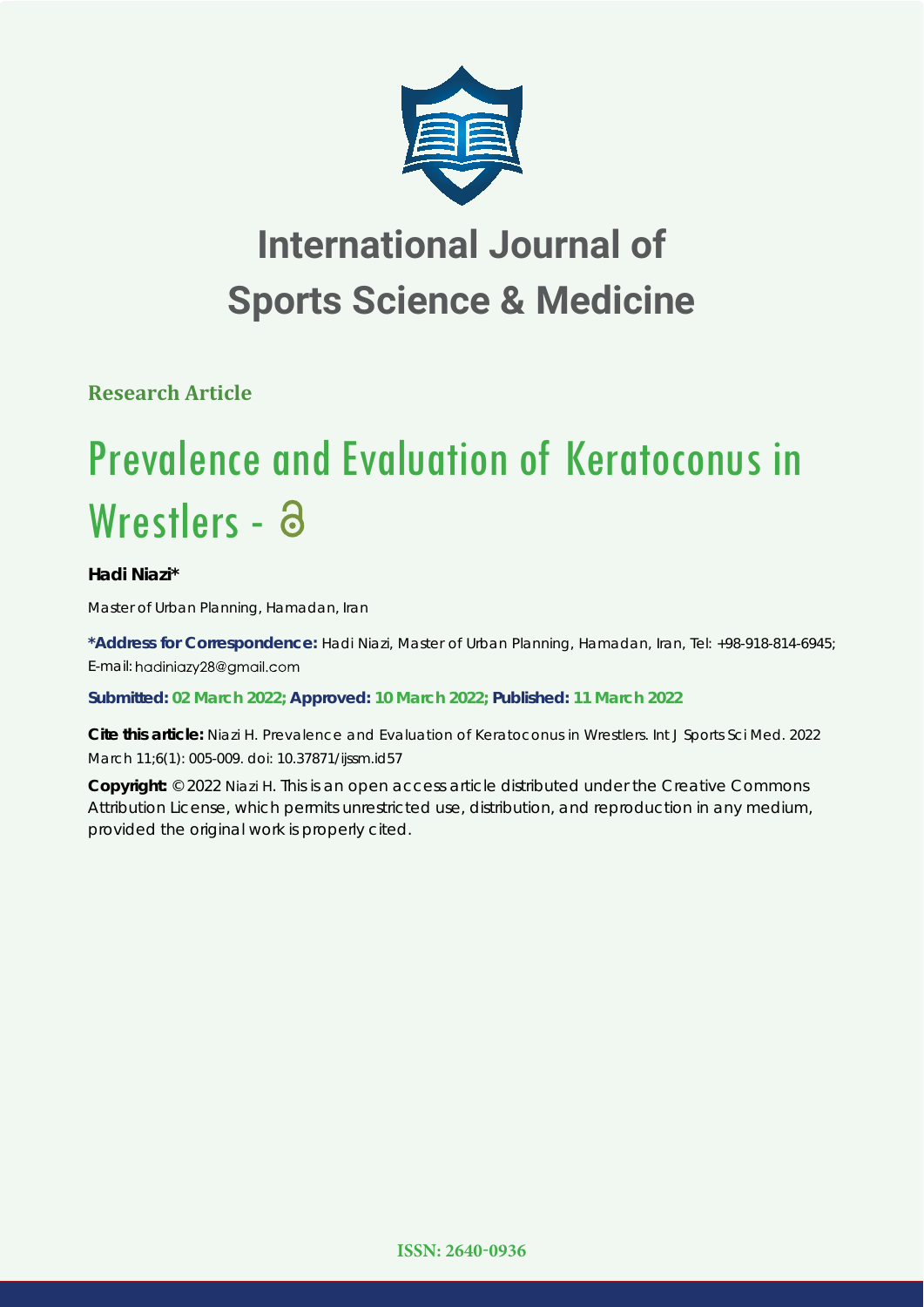#### **ABSTRACT**

Background: Wrestling is one of the oldest and most famous sports among the people and has existed in different nations since ancient times. Wrestling is a painful and dangerous sport and in terms of the division of sports is one of the most popular sports. In this study, we did screen and evaluation of the wrestlers for the prevalence of keratoconus among them

**Method:** In this study, 70 wrestlers with a history of 3 years or more were randomly selected in collaboration with the Wrestling Federation. Examinations were performed in SINA Hospital by a corneal specialist. Examinations included field of view, perimetry, refraction, orb scan, slit lamp examination, ophthalmoscope and retinoscope. Data analysis was performed using software spss16.

**Results:** The mean age of wrestlers was 22 ± 4.25. Years with a history of 3 years and above with an average of 4 training days per week. People had a history of trauma to the eye. 7 glasses were prescribed for refraction and field of view examinations. Based on the examinations, 2 of your veterans were diagnosed with keratoconus.

**Conclusion**: The athletes are exposed to Valsalva maneuvering and changing body position during the practice of Wrestling, followed by an increase in eye pressure. These factors may be effective factors in the development or progression of eye disease such as keratoconus. Since this study is the first time, more extensive studies are needed to provide a more accurate strategy.

**Keywords:** Eye; Injury; Wrestling

#### **INTRODUCTION**

Sight is the function of the eye index and the main factor in establishing communication with the outside world and creating individual independence [1]. More than 40,000 sports-related eye injuries are reported annually in the United States [2]. Baseball and basketball are the most common eye injuries. Exercises can be divided into low-risk, high-risk, and high-risk sports in terms of eye injury. Such as gymnastics, swimming and cycling. High-risk sports, racquet sports and collision sports such as baseball, basketball, hockey and football High-risk sports including collision sports and sports that do not use eye protection such as boxing and wrestling [2,3]. Wrestling is one of the oldest and most famous sports among the people and has existed in different nations since ancient times. Wrestling is a painful and dangerous sport and in terms of the division of sports is one of the most popular sports. Danger and collision [4]. Wrestlers are exposed to direct collisions with opponents and mats while guarding, training and competitions, they are also exposed to Valsalva maneuver, change of body position and d This is followed by an increase in eye stroke and trauma to the eye [5]. The sum of these factors causes eye injury in these athletes [6]. In 2006, a study was conducted to evaluate the types of eye injuries. Yazd In this study, which was divided into age-based injuries, the most injuries were related to the age of 7-11 years, 15% of injuries were related to sports, and the most injuries were related to ball sports [7].

A study of eye injuries in athletes was conducted by Mac Ewen, in which sports such as football, rugby, hockey and racquet sports had the most sports injuries [8]. In 1960-1970, the rate of sports-related eye injury was 4%, and in the 1980s, sports-related eye injury reached 42% [9].

The probability of having a blood relative of a person with keratoconus is about  $10\%$  [8]. The cause of this disease is not fully understood, but the effective factors in causing or spreading this disease are eye rubbing, increasing eye pressure, changing body position, trauma and Valsalva maneuve [10]. Because wrestlers are exposed to changes in body position, increased eye pressure, trauma, and Valsalva maneuvers. These factors can be effective in causing or spreading the disease in these people. There is no gold standard in the treatment of this disease and there are several solutions such as prescription glasses, contact lenses, intraocular lenses, cross links, or corneal transplants.

#### **METHODS**

This study was performed in the presence of 70 wrestlers in Tehran province. The selection of individuals was randomly selected with the cooperation of the Wrestling Federation based on more than 3 years of continuous activity. After completing the informed consent and obtaining a complete history of various diseases, especially in terms of eye diseases and history of trauma, a complete eye examination was performed. These athletes were invited to SINA Hospital for examination. Examinations included field of view measurement, refraction, perimetry, orb scan, slit lamp examination and ophthalmoscope by corneal subspecialty. The obtained data were statistically analyzed by 16 SSSP software and p less than 0.05 was considered significant. In this study, Arb scan was used for examinations. Arb Scan is a multidimensional diagnostic system that provides a complete analysis of the corneal optic system.

One of the indicators that have a diagnostic value in the study is elution. This index shows the height of the cornea relative to a reference level. If this index is more than 55 diopters, it is abnormal. The Difference index allows you to compare maps taken at different times. This index should be less than 48 microns. The zone 3 index shows the amount of corneal irregularities and the amount should be less than 1.5 diopters. The zone 5 index should be less than 2.5 diopters. Shows the thickness of the cornea and is considered abnormal if it is less than 470 micrometers. Radius index that this index should be less than 0.9.

#### **RESULTS**

The wrestlers included 3 juniors, 25 juniors, 37 adults and 5 veterans. The mean exercise history of the subjects was 6 Years. The average number of exercises per week was 4 days. In eye redius 0 index 18 eyes, in zone 3 index 9 eyes, zone 5 in 9 eyes and in posterior elevation index 10 eyes were abnormal, interior ElevationAn4 index abnormal eyes and in Diff index 8 abnormal eyes. In the field of vision examination, 7 people were prescribed glasses.

In the results of Arb scan (Table 1), two patients with keratoconus were diagnosed. Because 10% of the family history of the disease was mentioned, eye examinations were performed to ensure the athlete's siblings, they were not infected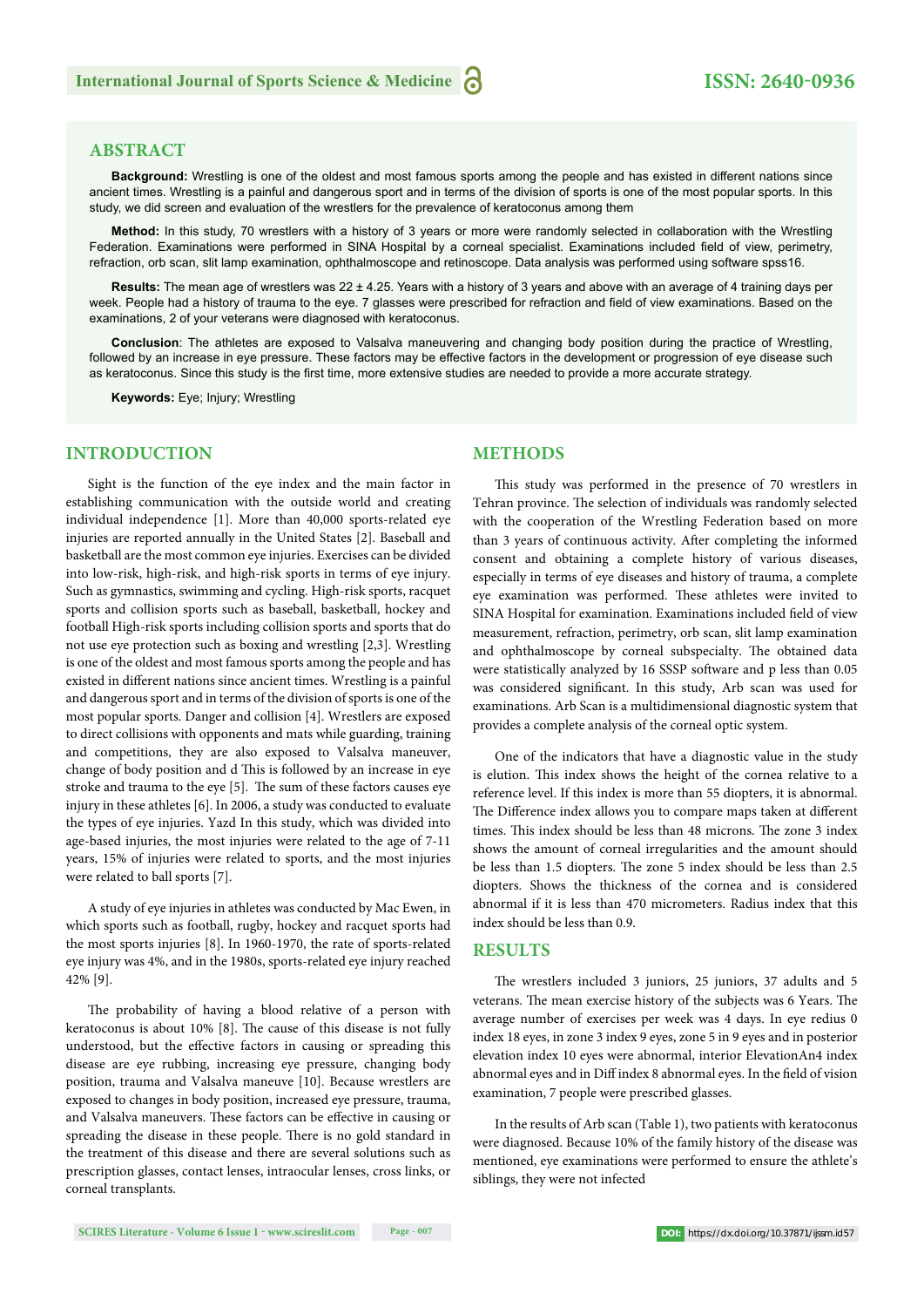| <b>Table 1: ORB SCAN result in wrestler.</b> |         |            |             |             |         |       |          |         |            |          |
|----------------------------------------------|---------|------------|-------------|-------------|---------|-------|----------|---------|------------|----------|
| <b>ORB SCAN</b>                              |         |            |             |             |         |       |          |         |            |          |
|                                              |         | anteriorod | posteriorod | diffaod     | diffpod | simod | zone 3od | zone5od | thinnestod | radiusod |
| N                                            | Valid   | 35         | 35          | 35          | 35      | 35    | 35       | 35      | 35         | 35       |
|                                              | Missing | 0          | 0           | $\mathbf 0$ | 0       | 0     | 0        | 0       | 0          | 0        |
| Mean                                         |         | 41.8457    | 51.3229     | .01040      | .02631  | .7771 | .9971    | 1.5829  | 531.2571   | .7429    |
| <b>Minimum</b>                               |         | 38.30      | 46.10       | .000        | .008    | .20   | .60      | .90     | 413.00     | .00      |
| <b>Maximum</b>                               |         | 45.20      | 55.80       | .020        | .046    | 2.80  | 2.80     | 3.40    | 619.00     | 1.40     |

#### **DISCUSSION**

No study has been done in this field so far. It is not possible to compare the results of this study with a similar study. However, several studies have been performed on eye injuries in athletes, and in 2002 a case of Valsalva maculopathy was reported by Anthony in Italy. A 20-year-old male weightlifter has a sudden loss of vision. The athlete did not mention a family history of eye disease [10]. Valsalva trauma and maneuvering itself is an effective factor in the development or spread of eye injuries and diseases that are highly prevalent in these athletes. A study conducted in 2006 in Finland by Leivo looked at eye injuries in various sports. This study was performed with 565 eye injuries in a period of 6 months. 17% of the injuries were related to sports injuries. Their average age was 22 years. The most injuries were related to floor ball exercise. The most observed injury was Hyphema [11]. Vision following bodybuilding exercise in Athens was reported in 2004 by Stamatis, a 37-year-old man with no history of eye disease. He suffered a decrease in vision in the left eye of 20.30. In this athlete, the mentioned factor was the Valsalva maneuver [12,13]. It was sports and 71.1% was related to ball sports. Eye traumas lead to future complications such as glaucoma, cataracts and retinal injuries, in addition to primary traumas leading to vision loss. Extensive studies have been reported in the field of vision loss following sports injuries  $[13]$ . The use of eye protection in various sports prevents eye injuries most eye injuries occur in unorganized sports [14]. Most eye injuries have been reported in young men. In 2003, the study was conducted by orgeJ. This study reports American sports injuries. More than 40,000 sports-related eye injuries are reported annually. (Basketball, baseball and racquet sports) 30% were reported [15]. Numerous eye injuries have been reported following sports injuries, including several eye injuries in golf in 1975 by LIM HK in Singapore Appearance [8]. In 2009, a study was conducted in Pakistan by Junaid on eye trauma, with 52% of sports injuries related to sports trauma reported, of which 172 were sports injuries [8,16,17]. Collisions there is a possibility of eye injury in athletes and in a number of sports such as wrestling, this is uncontrollable. One of the solutions that can be mentioned is the initial and periodic examinations. Corneal hump is a phenomenon. It is a non-inflammatory disease in which the corneal stroma becomes thinner in or around the center and the cornea becomes conical. This thinning leads to myopia, irregular astigmatism, and decreased vision [18].

In 2006, a study was conducted under the title of examining the types of eye injuries. This study was conducted by Shoja in Yazd. Exercise and. Most injuries were related to ball sports [7].

A study of eye injuries in athletes was conducted by Mac Ewen, in which sports such as football, rugby, hockey and racquet sports had the most sports injuries. In 1960-1970, the rate of sports-related eye injury was 4%, and in the 1980s, sports-related eye injury reached 42%.

In 2009, a study was conducted in Pakistan by Junaid on eye trauma, with 52% of sports injuries related to sports trauma reported, of which 172 were sports injuries [8]. A Collision There is a possibility of eye injury in sports and this is uncontrollable in a number of sports such as wrestling. One of the solutions that can be mentioned is the initial and periodic examinations. Since this study is the first in the world, it is a hypothesis and for comparison and general conclusions, more extensive studies are needed in the larger community. Given that wrestling is a collision sport and is an ancient and popular sport, and preventing eye damage due to the lack of eye protection in this sport is inevitable. And impaired vision causes very serious consequences in people's lives. Therefore, it is important to pay attention to it. Performing examinations at the beginning of exercise to prevent progressive complications or disease progression or performing risky activities if there are any dangerous symptoms. Periodic examinations can also help in the early diagnosis of diseases because this is the first time this study has been done. According to the results obtained, to achieve this hypothesis, more extensive studies are needed. It is important to come to the relevant federation.

#### **CONCLUSION**

Complete eye examinations should be part of any exercise activity, and athletes with high-grade myopia, retinal disease, and eye surgery, and athletes with this history, are at greater risk for ocular risk. Athletes with a history of retinopathy, diabetes, and retinal disease should also be visually examined during high-risk exercise. Investigation of eye injuries in high-risk individuals is a key and essential factor in considering special safety measures that are necessary and unavoidable.

#### **REFERENCES**

- 1. Cass SP. Ocular injuries in sports. Curr Sports Med Rep. 2012 Jan-Feb;11(1):11-5. doi: 10.1249/JSR.0b013e318240dc06. PMID: 22236819.
- 2. Capão Filipe JA. Protective eyewear for young athletes. Ophthalmology. 2005 Jan;112(1):170. doi: 10.1016/j.ophtha.2004.10.016. PMID: 15629845.
- 3. Berg PH, Wheeler DT. A review of primary care vision screening. Am Orthopt J. 2009;59:98-102. doi: 10.3368/aoj.59.1.98. PMID: 21149195.
- 4. MacEwen CJ. Sport associated eye injury: a casualty department survey. Br J Ophthalmol. 1987 Sep;71(9):701-5. doi: 10.1136/bjo.71.9.701. PMID: 3663565; PMCID: PMC1041279.
- 5. MacEwen CJ, Baines PS, Desai P. Eye injuries in children: the current picture. Br J Ophthalmol. 1999 Aug;83(8):933-6. doi: 10.1136/bjo.83.8.933. PMID: 10413696; PMCID: PMC1723139.